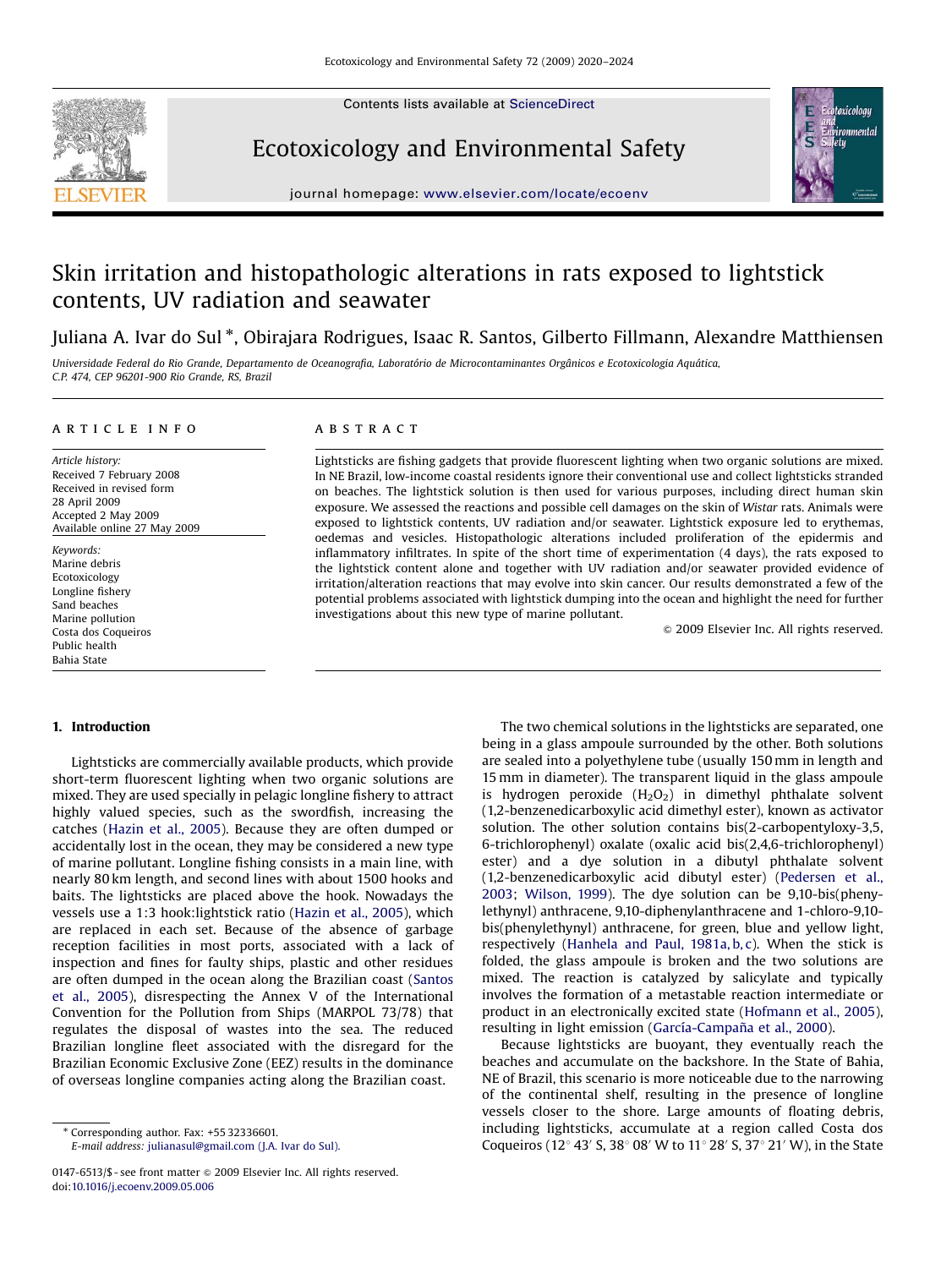<span id="page-1-0"></span>of Bahia [\(Ivar do Sul and Costa, 2007](#page-4-0); [Santos et al., 2005, 2009\)](#page-4-0). This region is situated nearly 60 km north of Salvador City, one of the most important sea ports of the NE region of Brazil. Beach debris surveys found an average of 2 lightsticks per 100 m of shoreline, but the quantities may be much higher in confined beach sectors after storms ([Ivar do Sul, 2005](#page-4-0)).

The coastal occupation at Costa dos Coqueiros is strongly varied along the shore. Tourism activities are concentrated in large international resorts near the beaches, contrasting with traditional fishing villages usually located close to estuaries and mangroves. Residents from these villages, who are among the poorest and least educated population groups from Brazil, ignore the conventional use of lightsticks arriving on the beaches, but collect and use them for alternative purposes. Interviews with tens of residents revealed that they use the lightstick solution as sun protector, suntan and massage oil, repellent, and medicine for muscle pains, skin marks, vitiligo and other illnesses ([Ivar do Sul,](#page-4-0) [2005\)](#page-4-0). Even though the manufacturer's state that the product is not toxic in case of accidental contact with the skin, the result of systemic and continuous human skin exposure to the lightstick content is unknown in the long run and could become a public health problem if not fully evaluated.

The objectives in the present study are to assess visible reactions on the skin of Wistar rats due to topical exposition to the lightstick contents and also from the synergic effects with some environmental variables (UV radiation and seawater), and to identify possible cell damages through skin histopathological examination.

#### 2. Materials and methods

The experimental tests were conducted at Universidade Federal do Rio Grande, Southern Brazil. Twenty sexually mature male Wistar rats, weighing 200–250 g, originated from the university breeding colony were used. The animals were kept in a middle light room, with food and water ad libitum. All rats had hair removed from the back (8 cm<sup>2</sup>) to facilitate contact with the lightstick content. A total of four experimental groups with three animals per group were formed as follows: (E1) rats exposed to the lightstick content only (L); (E2) rats exposed to the lightstick content plus seawater (L+SW); (E3) rats exposed to the lightstick content plus UVA and UVB radiation (L+R); and (E4) rats exposed to the lightstick content plus seawater plus UVA and UVB radiation (L+SW+R). The groups were formed in order to simulate the possible synergistic human exposition on the beaches from NE Brazil. Three control groups, with the same characteristics of the experimental groups, were created: (C2) rats exposed to seawater only (SW); (C3) rats exposed to UVA and UVB radiation only (R); and (C4) rats exposed to seawater plus UVA and UVB radiation  $(SW+R)$  (Table 1). Due to reductions in the use of laboratory animals, only two rats were used in control group 2 (C2). No control group matching the experimental group 1 (i.e. without anything) was created.

The lightsticks used in the experiments were collected at Costa dos Coqueiros beaches. Consequently, the lightstick contents tested consisted in used lightsticks exposed to the environment for an unknown period of time. On each test day, the lightstick tubes were opened and all animals belonging to the experimental groups (E1, E2, E3 and E4) were exposed to the same content. No content composition analyses were performed in this study.

UVA and UVB solar radiations were substituted by individual lamps (VL-155L, 30W, Vilber Lourmat, France). Irradiance was measured with a radiometer (IL1700, Vilber Lourmat, France) in 315–390 nm (UVA) and 265–310 nm (UVB) bands.

#### Table 1

Experimental and control groups panel of the animals used (see text for further information).

| Group          | Lightstick content (L) | Seawater (SW)  | UVA and UVB radiation $(R)$ |
|----------------|------------------------|----------------|-----------------------------|
| E1             | <b>Yes</b>             | N <sub>o</sub> | N <sub>o</sub>              |
| E <sub>2</sub> | <b>Yes</b>             | Yes            | N <sub>o</sub>              |
| E <sub>3</sub> | <b>Yes</b>             | N <sub>o</sub> | Yes                         |
| E4             | Yes                    | Yes            | Yes                         |
| C <sub>2</sub> | N <sub>o</sub>         | Yes            | N <sub>o</sub>              |
| C <sub>3</sub> | N <sub>o</sub>         | N <sub>o</sub> | Yes                         |
| C <sub>4</sub> | N <sub>o</sub>         | Yes            | Yes                         |

Considering a day with 12 h sunlight, the daily dose of UVA and UVB radiations that a person would be exposed in a typical summer day was estimated as 117.5 KJ  $m^{-2}$  to UVA and 5.2 KJ  $m^{-2}$  to UVB (Dr. C.S.B. Costa, pers. comm.). With these doses and the irradiance results  $(0.801 \text{ mW cm}^{-2}$  to UVA and 0.403 mW  $cm^{-2}$  to UVB), we estimated the experimental daily dose that the rats were exposed to in the laboratory, based on the relationship between time, dose and irradiance according to [Diffey \(2002\).](#page-3-0)

The daily exposure time (DET) resulted in 2 h to UVA and 10 min to UVB radiation for groups E3 (L+R), E4 (L+SW+R), C3 (R) and C4 (SW+R). Before the irradiation, the animals were prepared according to their groups with lightstick contents and/or seawater. Animals from the groups E1 (L), E2 (L+SW) and C2 (SW) were identically prepared when it was appropriated (see Table 1).

During the exposure time, the experimental and control groups were kept in particularly designed rat holders consisting of a PVC tube closed at one end and with an 8 cm<sup>2</sup> hole on the top side that matched with the hair-removed area on the back of the rats. The rat holders facilitate animal manipulation, making it difficult for the rats to come into contact with their own exposed areas during the exposure time.

The full experiment comprised 4 days of exposure. All rats were firstly arranged into the rat holders. Experimental rats were brushed with the lightstick content (E1, E2, E3 and E4) and/or seawater (E2, E4, C2 and C4). The rats that were exposed to the UVA and UVB radiations (E3, E4, C3 and C4) were placed and kept in a plastic container (90 cm  $\times$  50 cm  $\times$  30 cm) with a wooden lid with a hole that matched exactly the lamps' area. Initially, the rats were exposed to UVA and, immediately after, to UVB radiations on all test days. The animals not exposed to radiation were also kept in the rat holders in an open container during the same time period as the other ones.

The experiment followed the criteria of the National Academy of Sciences and the American National Institutes of Health [\(NIH, 1996](#page-4-0)) and also was in agreement with the Brazilian Law 1.153/1995, which regulates the scientific experiments with animals.

#### 2.1. Skin irritation

At the end of each day of experimentation all animals were removed from the rat holders and their skin was observed and photographed. After the fourth (last) day, all recognized reactions were sequentially classified in erythemas, oedemas and presence of vesicles [\(Fig. 1\)](#page-2-0). [Table 2](#page-2-0) shows a description of these grade reactions modified from [Basketter et al. \(1997\)](#page-3-0) of studies with human volunteers. The designation of each animal grade was performed according to the observation of the reactions during all test days.

The Kruskal–Wallis analysis ( $\alpha = 0.05$ ) was used to check whether control groups were equal among themselves and to test any differences among all groups (control and experimental groups).

#### 2.2. Histopathology

A common protocol for the histological interpretation of the biopsies was carried out at the Pathological Anatomy Laboratory from Universidade Federal do Rio Grande. Skin samples were collected with surgical scissors and the skin biopsies were prepared fixing the samples in a solution of 10% formalin, embedded in paraffin for sectioning and staining and finally mounted on slides by the standard technique. Slides were stained using a combination of hematoxiylin–eosin.

Each animal was examined by one pathologist using an optical microscope (Olympus BX50, USA) at 1000  $\times$  magnification (Software Image Tool 2.0, USA) and classified according to Lever, based on the algorithmic classification of skin diseases [\(Elder et al., 2001\)](#page-4-0).

### 3. Results

#### 3.1. Skin irritation

[Table 3](#page-2-0) shows the results of each individual and final group classification attributed to the animals after the skin irritation experiment, based on the observations and using the reaction grades from [Table 2](#page-2-0). For a panel of 3 animals in each group, at least two animals with equal grades were evident in the final group classification.

The results of the salinity and pH measurements for the water sample used in the whole experiment were 32 and 7.68, respectively. Group C2 (SW) was the only group in the present study classified with grade zero, i.e., seawater alone resulted in no irritation to the skin of the rats. Groups  $C3$  (R) and  $C4$  (SW+R)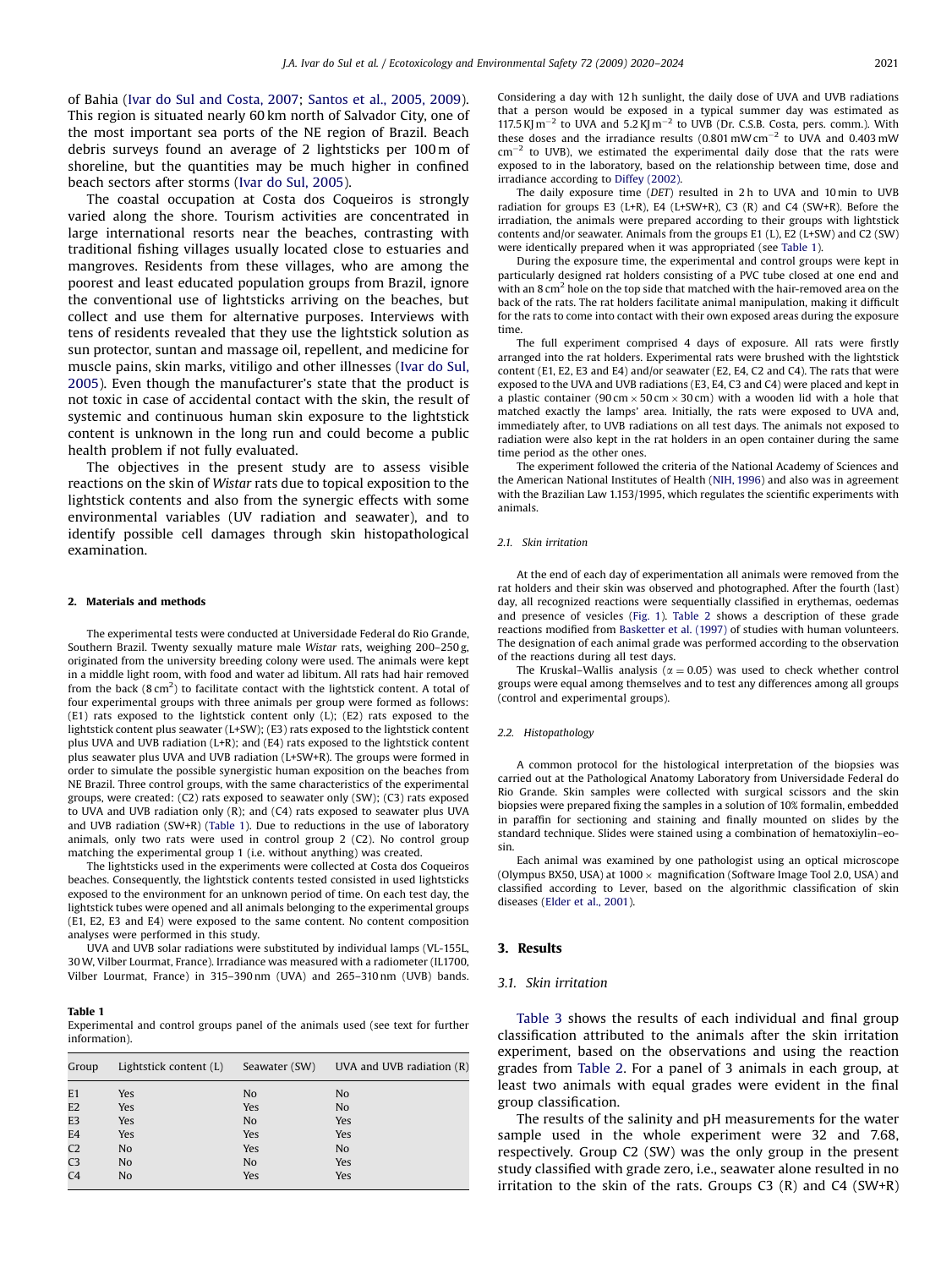<span id="page-2-0"></span>

Fig. 1. Reaction grades of skin irritation utilized for group classification: (a) erythemas, (b) oedemas, and (c) presence of vesicles.

#### Table 2

Description of the attributed grades used for the skin condition assessment (Adapted from [Basketter et al., 1997](#page-3-0)).

| Grade    | Reactions                                                                    |                                                                                 |                           |  |  |
|----------|------------------------------------------------------------------------------|---------------------------------------------------------------------------------|---------------------------|--|--|
|          | Erythema                                                                     | Oedema                                                                          | Presence of vesicles      |  |  |
| 0        | No visible reactions                                                         |                                                                                 |                           |  |  |
|          | Reaction is detectable, but not sufficient to be classified as "perceptible" |                                                                                 |                           |  |  |
| $^{++}$  | Perceptible                                                                  | Perceptible                                                                     | One or two small vesicles |  |  |
| $^{+++}$ | Well developed                                                               | A higher grade reaction but not sufficient to be classified as "well developed" |                           |  |  |
| $++++$   | Well developed                                                               | Well developed                                                                  | Several small vesicles    |  |  |

were classified as grades one and two, respectively, presenting some perceptible skin reactions to the UV radiations.

Among the experimental groups, E1 (L) and E4 (L+SW+R) were classified as grade four. These groups have presented welldeveloped erythemas, oedemas and several small vesicles throughout the tested skin area after the fourth day of experimentation.

Groups E2 (L+SW) and E3 (L+R) were classified as grade three. They exhibited well-developed erythemas, but the absence of easily visualized oedemas and vesicles classified them as intermediates between grades two and four (Table 2).

The statistical analysis performed showed a non-significant difference ( $p > 0.05$ ) between control groups. Comparing the four experimental groups with the control group that presented the highest reaction grade (C4), the Kruskal–Wallis analysis showed significant differences ( $p$ <0.05) among them.

## 3.2. Histopathology

Histopathological results are shown in [Fig. 2.](#page-3-0) Control groups C2 (SW) and C3 (R) presented normal histology of epidermis and dermis. C4 (SW+R) however exhibits a proliferation of the epidermis with hyperkeratosis, in which the stratum corneum is thickened. The dermis presents discreet chronic inflammatory infiltrates.

For the experimental groups, E1 (L) and E4 (L+SW+R) also have exhibited a thickness proliferation of the epidermis with hyperkeratosis in the stratum corneum and chronic inflammatory infiltration in the dermis. E2 (L+SW) exhibited mild proliferation of the epidermis and stratum corneum hyperkeratosis. The dermis presented discreet inflammatory infiltrates when compared with E1 (L) and E4 (L+SW+R). E3 (L+R) also exhibited thick proliferation of the epidermis with hyperkeratosis, presence of pseudohorn cysts and dermis with chronic inflammatory infiltrates.

## 4. Discussion

According to [Basketter et al. \(1997\)](#page-3-0) and [Basketter \(1998\)](#page-3-0), all chemicals are skin irritants to some degree, promoting reactions in either the short or long term, resulting in different responses to distinct organisms. Topical exposures to chemicals frequently

Table 3

Result classification after the fourth day of experimentation.

| Group         | Reaction grade observed |          |          |                            |  |
|---------------|-------------------------|----------|----------|----------------------------|--|
|               | Animal 1                | Animal 2 | Animal 3 | Final group classification |  |
| E1(L)         | $^{++}$                 | $++++$   | $++++$   | $++++$                     |  |
| $E2$ (L+SW)   | $++$                    | $^{+++}$ | $^{+++}$ | $^{+++}$                   |  |
| $E3(L+R)$     | $^{++}$                 | $^{+++}$ | $^{+++}$ | $^{+++}$                   |  |
| E4 $(L+SW+R)$ | $^{++}$                 | $++++$   | $++++$   | $++++$                     |  |
| $C2$ (SW)     | $\mathbf{0}$            | 0        |          | 0                          |  |
| C3(R)         | $+$                     | $+$      | $+$      | $\ddot{}$                  |  |
| $C4$ (SW+R)   | $\Omega$                | $^{++}$  | $^{++}$  | $++$                       |  |

occur in the context of mixtures, formulations [\(Dearman et al.,](#page-3-0) [1996](#page-3-0)) and commercial products, such as the lightstick content, which need to be tested for possible hazards ([Basketter et al.,](#page-3-0) [1997](#page-3-0)). Skin irritation is defined as a locally arising, nonimmunogenic inflammatory reaction, which appears shortly after stimulation and usually disappears during a few days [Welss et al.,](#page-4-0) [2004](#page-4-0)) and represents the most common adverse effects in humans [\(Goh and Soh, 1984](#page-4-0)).

Typical skin irritations were observed on control groups that were submitted to UVA and UVB radiation (C3 and C4). The consequences of the human skin exposition to UV radiation are well documented by the literature. On the other hand, control groups did not present significant differences among themselves, highlighting possible effects of the lightstick contents on the experimental groups. The histopathological analysis showed discreet alterations in group C4 (SW+R), but it is difficult to speculate about this apparent synergistic effect.

Skin irritation was also observed in all experimental groups exposed to the lightstick content, and have occurred in a higher grade reaction than the control groups. Experimental group E1 (L) was classified as grade four, showing that the lightstick content alone may result in erythema, oedema and presence of vesicles on the rat skins. Statistical analysis corroborated this fact. All together, these symptoms are the ultimate physiological manifestation of a complex chain of biochemical, neural, vascular and cellular responses following the initial irritation signal [\(Welss](#page-4-0) [et al., 2004\)](#page-4-0). Synergic effects were not distinguished because group E4 (L+SW+R) has presented the same symptoms and reaction grade as that of group E1 (L). Similarly, in groups E2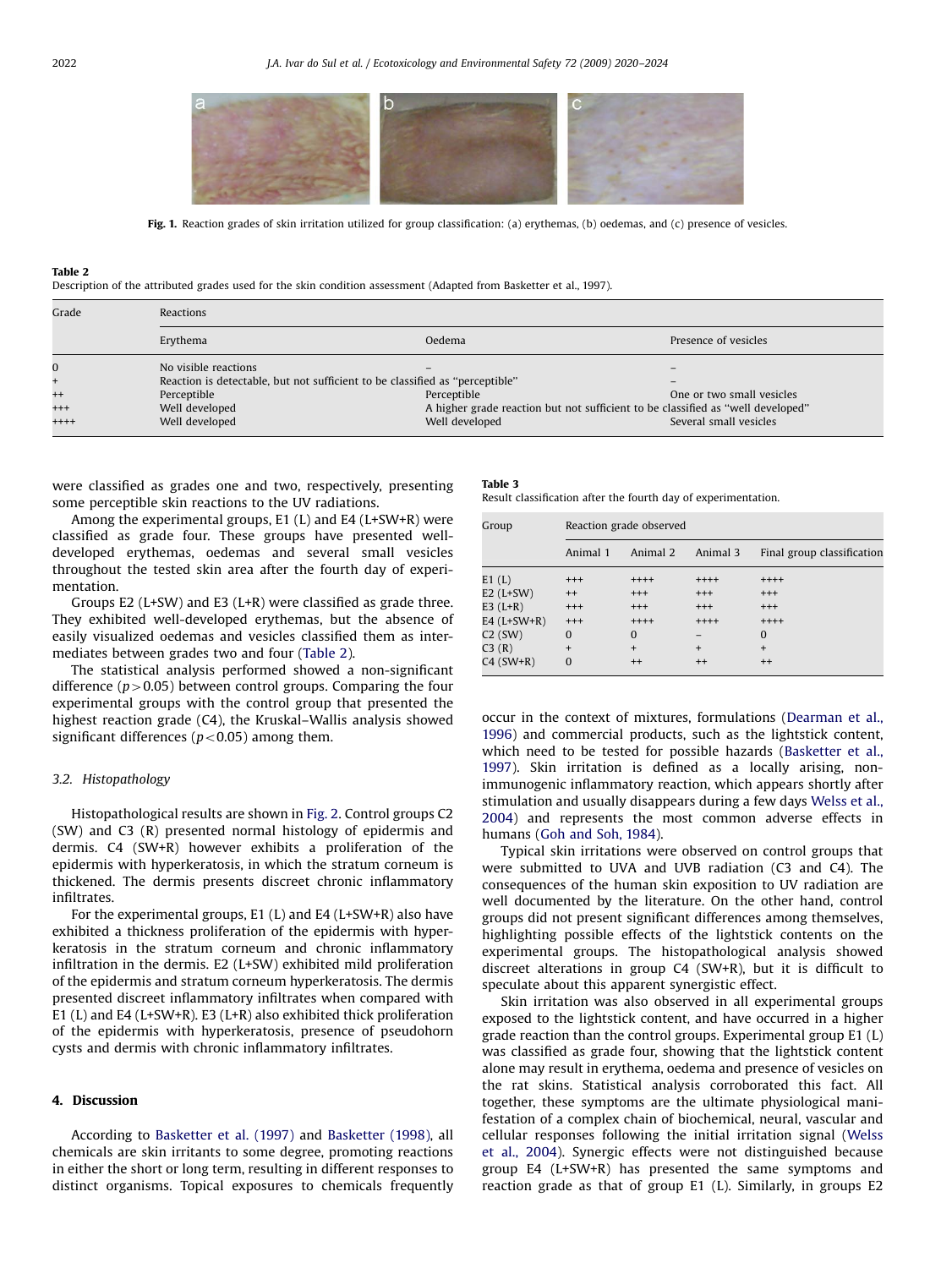<span id="page-3-0"></span>

Fig. 2. Histopathological results. From top to bottom and from left to right, in order: control group 2 (C2), control group 3 (C3), control group 4 (C4), experimental group 1 (E1), experimental group 2 (E2), experimental group 3 (E3) and experimental group 4 (E4). For group descriptions see [Table 1.](#page-1-0)

 $(L+SW)$  and E3  $(L+R)$  it was impossible for us to evaluate any synergic effects. Systematic experiments would be necessary to evaluate detailed similarities and/or differences among groups with the same symptoms and reaction grades [\(Table 3](#page-2-0)).

The histopathological examination has also evidenced alterations in the experimental groups in relation to the control groups. These types of tissue damage may evolve to the most common skin cancer, representing a concrete health risk to the Costa dos Coqueiros residents. In spite of the short experiment duration, significant results were obtained, demonstrating that actions need to be taken to prevent lightstick dumping in the ocean and local communities from using their content.

# 5. Conclusions

The aim of the present study was to investigate whether the lightstick content affects the skin of Wistar rats, both by visual observation and by histopathological analysis. Visually, the lightstick content alone resulted in the presence of erythemas, oedemas and vesicles on the studied rats, the same symptoms observed on rats also exposed to seawater and UV radiation. Rats exposed to the lightstick content and to seawater or UV radiation presented the same symptoms, but in lower reaction grades. The cell damages related to the exposition to the lightstick contents included mainly the proliferation of the epidermis, stratum corneum hyperkeratosis, and the presence of discreet or chronic forms of inflammatory infiltrates. Both visual and histopathological analyses indicated that the control groups presented fewer reactions/alterations.

Visual observations in the skin of laboratory animals are important in pioneer works because it may give a clear and immediate response. However, no methods are available to correlate skin irritation grades of rats and men (Basketter et al., 1997), which make this association difficult. Histopathological analyses, in turn, result in more solid information and permit a more reliable extrapolation to humans.

In this context, histopathological results provided some evidences that lightstick contents usage may evolve into skin cancer. Our findings have demonstrated that lightstick contents may become a public health concern if the traditional communities along the Brazilian coast are not informed about its effects in biological tissues. We highlight the need for further investigations about this new type of marine pollutant focusing not only on the effects of human usage but also on how it may affect marine life.

## Acknowledgments

We thank Dr. C.S.B. Costa, Dr. G. Trindade, Dr. D. Calazans, MSc. G. Gouveia, the researchers from Biophysics Laboratory at Universidade Federal do Rio Grande, NGO ''Local Beach, Global Garbage'' (Mr. Fabiano Barretto), and Dr. L.P. Souza-Santos from Federal University of Pernambuco. The authors also would like to thank CAPES and CNPq for the financial aid for this investigation.

## References

- Basketter, D.A., 1998. Chemistry of contact allergens and irritants. Am. J. Contact Dermatitis 9, 119–124.
- Basketter, D.A., Reynolds, F.S., York, M., 1997. Predictive testing in contact dermatitis—irritant dermatitis. Clin. Dermatol. 15, 637–644.
- Dearman, R.J., Cunberbatch, M., Hilton, J., Clowes, H.M., Fielding, I., Heylings, J.R., Kimber, I., 1996. Influence of dibutyl phthalate on dermal sensitization to fluorescein isothiocyanate. Fundam. Appl. Toxicol. 33, 24–30.
- Diffey, B.L., 2002. What is light? Photodermatol. Photoimmunol. Photomed. 18, 68–74.